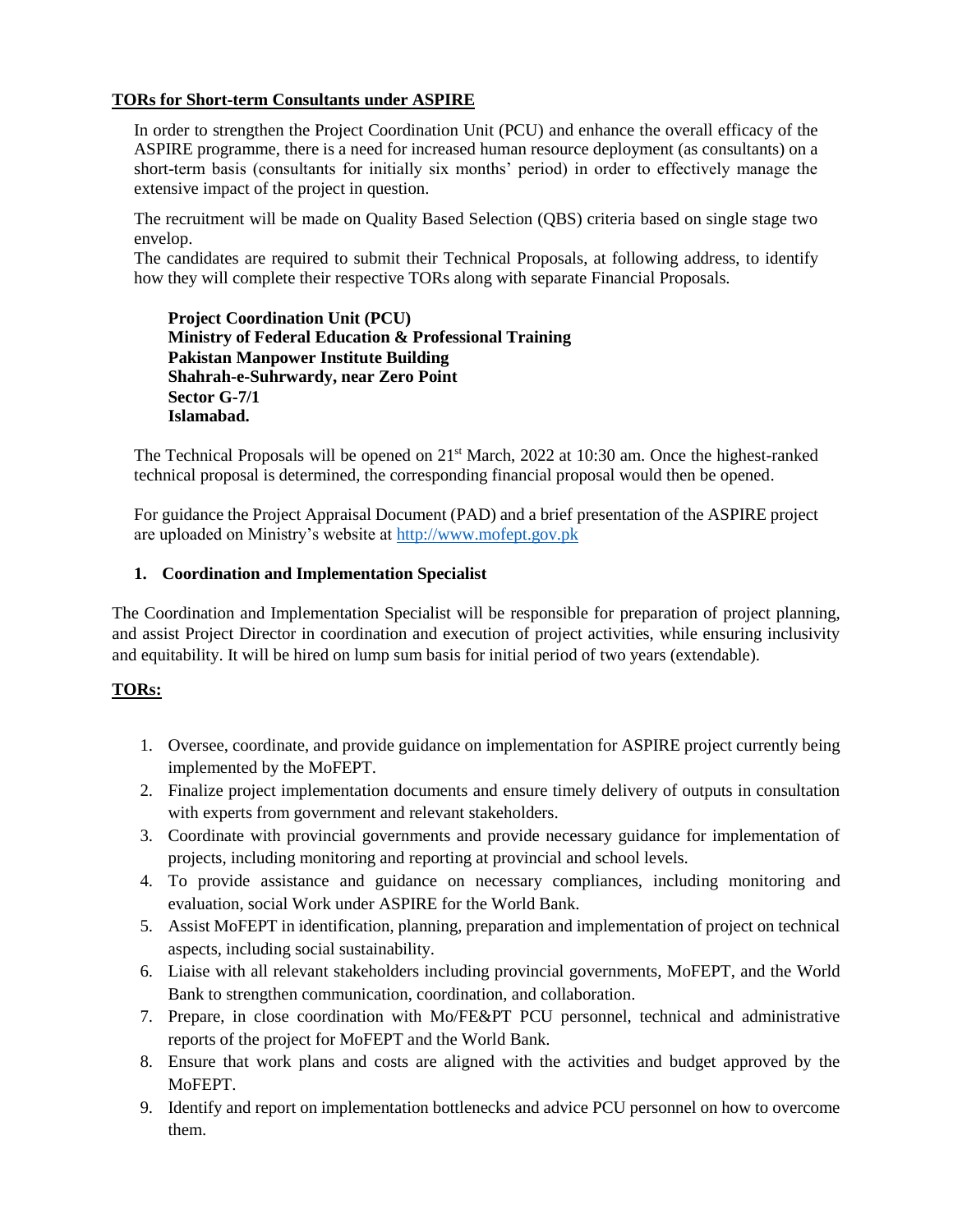- 10. Ensure all project activities are inclusive, equitable and gender responsive.
- 11. Provide strategic input to MoFEPT on strengthening procedures and institutional processes.
- 12. Having strong knowledge and expertise related to gender equality and social inclusion
- 13. Undertake capacity building and awareness raising activities for the PCU/MOFEPT staff, provincial governments, school staff, contractors, students, and other stakeholders.
- 14. Other activities relevant for the fulfillment of the position's objectives.

# **Qualifications:**

 University degree with at least 16 years of schooling in social sciences, development studies, or public policy/administration and Management Sciences.

# **Experience and Skills:**

- A minimum of five years' experience working in policy and development and/or public sector
- A thorough understanding of public sector processes and World Bank guidelines and instruments
- Strong research and analysis skills
- Ttechnical and applied knowledge of gender and social safeguard principles
- Knowledge of analytical frameworks and international education frameworks/best practices
- In-depth knowledge of Pakistan's education sector and policy environment
- Prior experience in project management, collaborating with international donors.
- Ability to manage diverse activities and to meet deadlines required; flexibility to changing situations and priorities desired.
- Proven track record of producing high quality strategy documents and coordinating with multiple stakeholders.
- Good facilitation skills for convening outcome-oriented discussions with stakeholders.
- Understanding of project management requirements, tools, responsibilities.

# **Preference will be given to candidates who exhibit the following:**

- Strong organisational skills and attention to detail required
- Motivation to learn and adapt in a fast-paced work environment.
- Ability to manage diverse activities and to meet deadlines required; flexibility to changing situations and priorities desired.
- Demonstrate an understanding of international development issues
- Demonstrate initiative and ability to work independently and as a member of a team to coordinate and/or lead the efforts to effectively meet project needs.
- Excellent communication skills.
- Excellent organisational skills and ability to manage multiple tasks at the same time
- Excellent command over Microsoft Word, Excel, PowerPoint

# **2. Monitoring & Evaluation (M&E) Expert**

# **Minimum Qualification Requirements**

The M&E Specialist will have a graduate qualification in development economics, social science or other related field (higher qualification is an advantage), with at least 5 years of relevant background and experience in monitoring and evaluation of government and donor assisted projects in Pakistan. Experience of World Bank funded projects will be an advantage. The candidate must have prior demonstrated experience in designing and implementing M&E systems in a multi- faceted Project.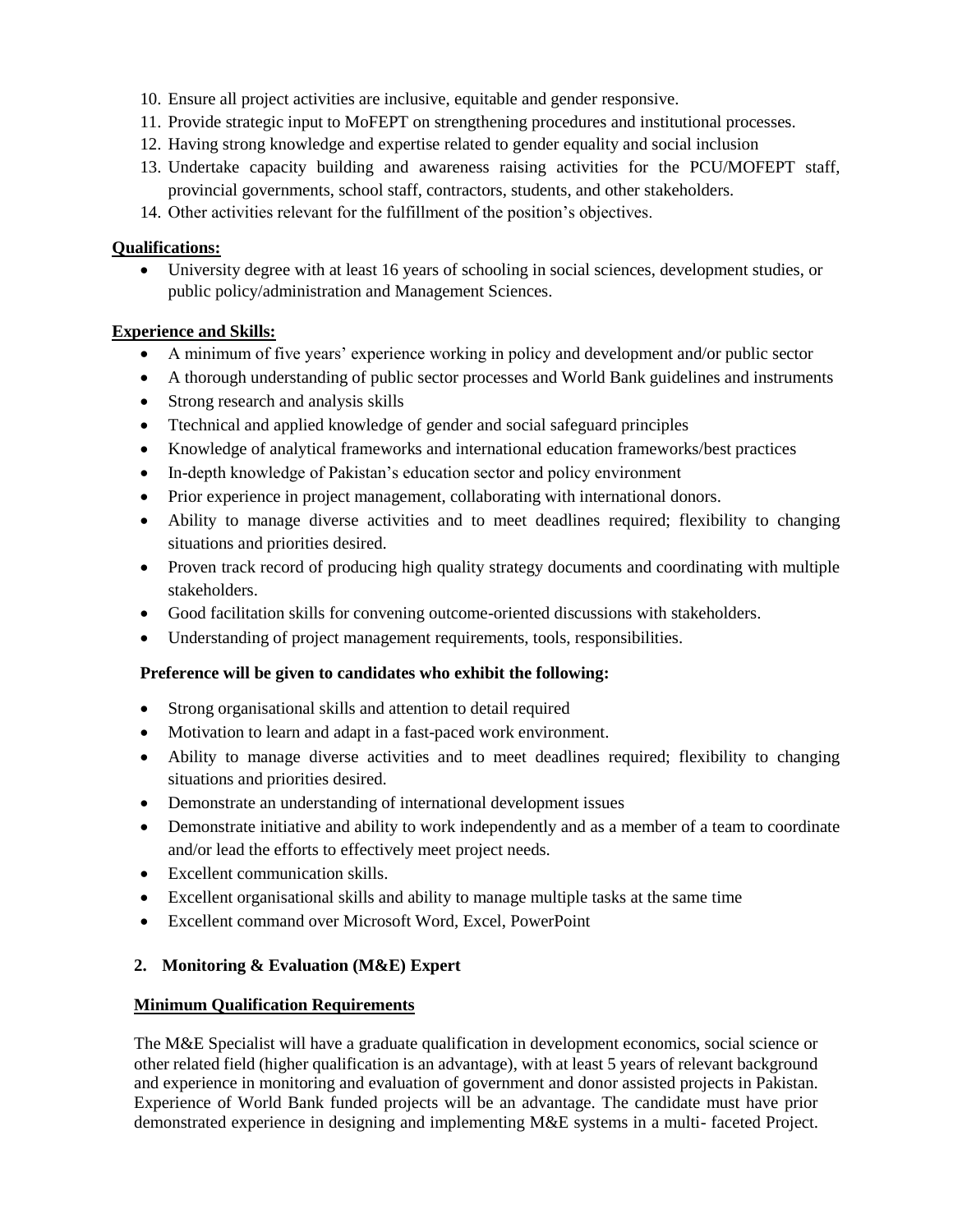Candidate must have excellent communication and presentation (oral and written) skills in Urdu and English. First rated Reporting skills with ability to produce infographics and data analysis sheets. Excellent interpersonal skills.

# **Duration**

Initial duration of consulting service for the M&E expert is 6 months, with an approximate beginning in early 2022. The contract may be renewed if need of services is deemed necessary and also based on the performance of the expert.

# **TORs**

The M&E Expert will deliver the specific tasks as follows:

- 1. Develop methodologies, data collection instruments, and analytical procedures for monitoring and evaluation of the projects' economic, progressive and social impacts;
- 2. Assist with the establishment of relevant project benchmark data, and plan and supervise the collection and any additional benchmark data required through provincial situation analysis;
- 3. Prepare high quality project progress and monitoring reports for sharing with the Ministry and World Bank as per expected quality standards of reporting
- 4. Develop presentations of project key aspects as desired by the Ministry and World Bank
- 5. Train relevant Government National and Provincial Staff in data collection procedures as required during project implementation;
- 6. Plan and supervise the regular collection of data to monitor and evaluate the effects on poverty reduction and the economic benefits of the pre-established and provided educational ecosystem and the effects of COVID-19 on the education milieu in question
- 7. Plan and supervise the regular collection of data to monitor and evaluate the level of direct enrollment of OOSC generated under the project, and the targeting of this enrollment on vulnerable communities in question, including but not limited to religious and gendered minorities;
- 8. Plan and manage the conduct of surveys and studies, to assess the impact of project investments on and targeted COVID-19 education response
- 9. Design and manage the conducting of special studies of the economic and social impacts as required, including preparation of terms of references;
- 10. Carry out the analysis of the data collected;
- 11. Prepare a reporting schedule that facilitates the progressive assessment of the project's development objectives; and
- 12. Prepare the reports according to the approved schedule, reporting progress and any issues of concern.

# **Preference will be given to candidates who exhibit the following:**

- Strong organizational skills and attention to detail required
- Motivation to learn and adapt in a fast-paced work environment.
- Ability to manage diverse activities and to meet deadlines required; flexibility to changing situations and priorities desired.
- Demonstrate an understanding of international development issues
- Demonstrate initiative and ability to work independently and as a member of a team to coordinate and/or lead the efforts to effectively meet project needs.
- Excellent communication skills.
- Excellent organisational skills and ability to manage multiple tasks at the same time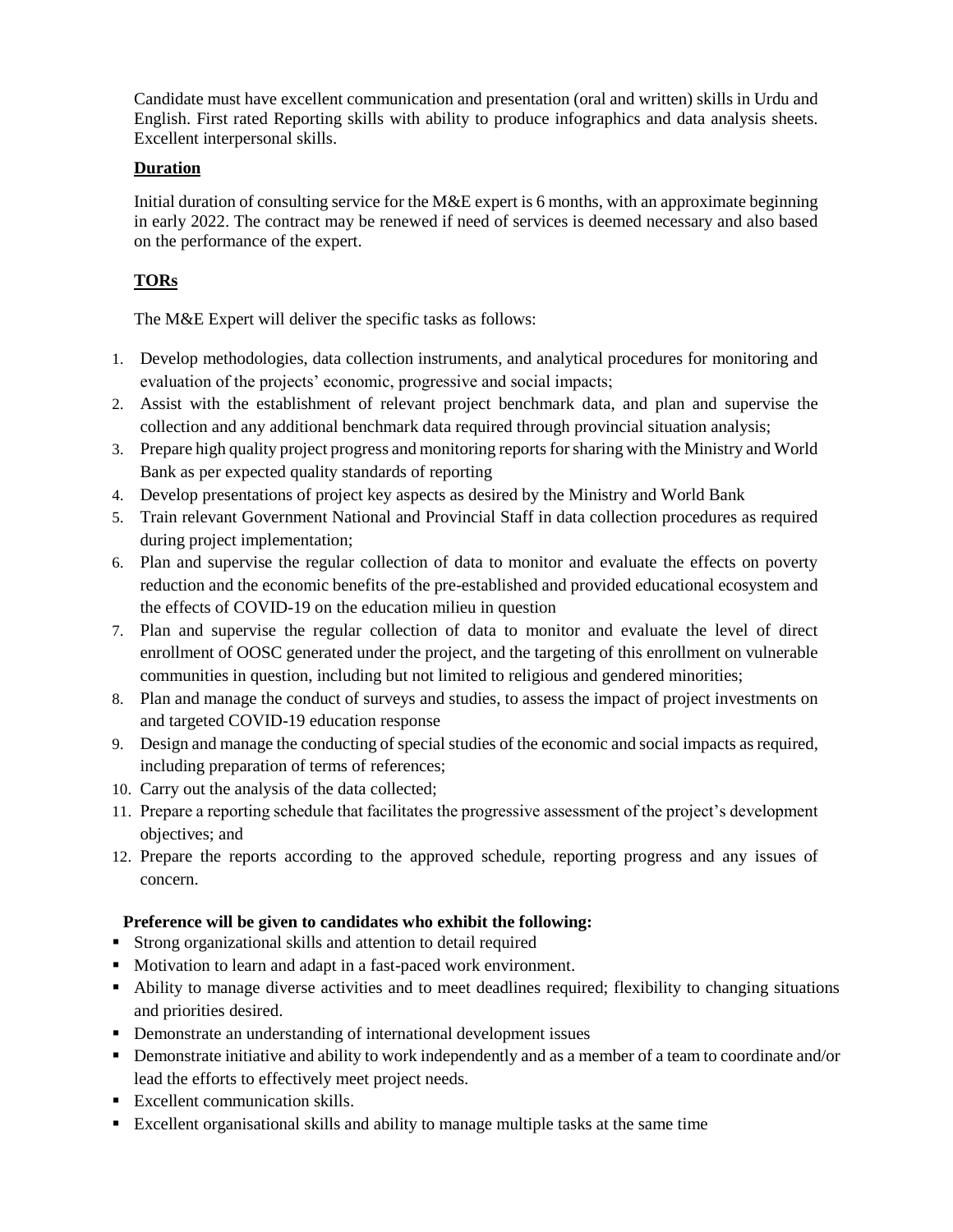Excellent command over Microsoft Word, Excel, PowerPoint

## **3. Training/ Education Experts (To be housed in FDE)**

## **Minimum Qualification Requirements**

The candidate must have a graduate qualification in development economics, education, development studies, gender studies, social science or other related field (higher qualification is an advantage), with at least 10 years of relevant background and experience. Previous experience that aligns with objectives of education, curriculum, digital and distance learning, education techniques in emergencies, teacher pedagogy and content, school leadership training, master trainers' capacity building are preferred prior experiences. Candidates must have excellent communication and presentation (oral and written) skills in Urdu and English. Previous experience of working in World Bank and Government Education projects will be an advantage, experience with another donor funded project is also important. Excellent interpersonal skills.

## **Duration**

Initial duration of consulting service for the Procurement expert is 6 months, with an approximate beginning in early 2022. The contract may be renewed if need of services is deemed necessary and also based on the performance of the expert.

## **TORs**

Under the guidance of the Project Director, the Training Expert will be responsible for all aspects regarding the design and execution of trainings; ensuring that this is carried-out with transparency and efficacy and meets the objectives of the Project. More specifically, the Consultant will:

- 1. Provide training on the curriculum integration under Single National Curriculum requirements to the selected participants under the project
- 2. Provide training to the FDE relevant staff (teachers and head-teachers) on tech-enabled pedagogy, digital and distance learning skills, school leadership, better classroom management, use of technology in classrooms,
- 3. Assist provincial staff in aspects at serial 2 to training master trainers for onward training of district machinery,
- 4. Plan and monitor skills gap analyses carried out by outsourced consultants in a timely manner for the project cycle, to ensure that the deliverables are to a high quality, reflect the needs of the targeted COVID-19 education response, as well as learning for OOSC and at-risk students, and meet the objectives of the Project.
- 5. Draft the Terms of Reference for the Training Providers based on the Needs Assessment and provide Technical input to the Procurement process.
- 6. Coordinating and supervising consultants in charge of the curricula design, and training provision in the areas of both technical and soft skill training.
- 7. Review the training methods proposed by the firms to ensure that these draw on the best possible international practices and are appropriate for the target population
- 8. Review the training methods proposed by the firms to ensure that these draw on the best possible international practices and are appropriate for the target population
- 9. Identify distance learning methods to ensure that the training is appropriate for vulnerable population within the scope of the project, including but not limited to gender and religious minorities
- 10.Review the monitoring reports submitted by the training providers to ensure that these are complete and submitted according to the terms of the Contract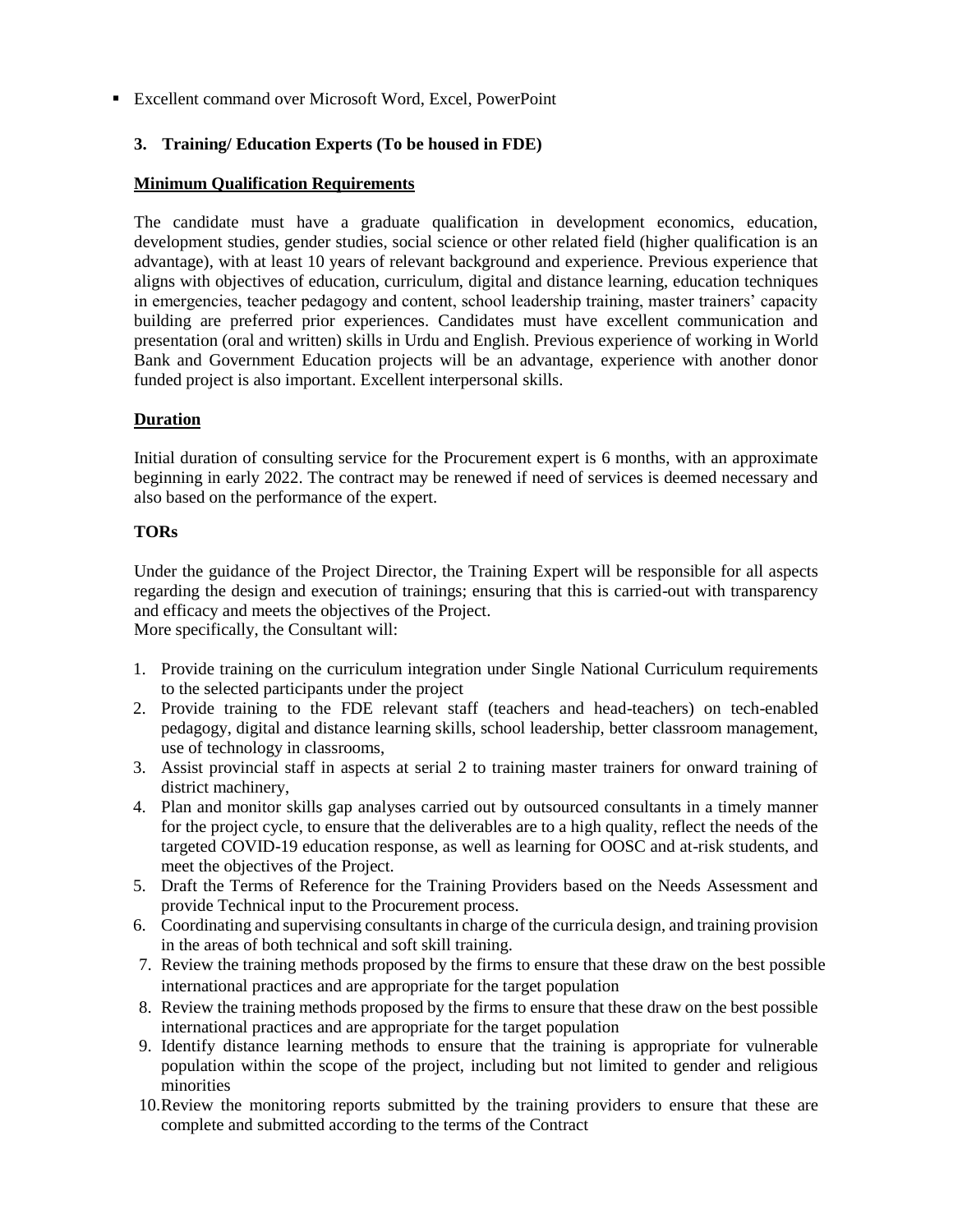- 11. Coordinate the provision of the key deliverables within each of the Project provinces, in close coordination with the Field Officers, so that said deliverables are provided according to the implementation plan.
- 12. Review and provide input to the M&E system, forms, data collection and analysis to ensure that it accurately tracks the activities within the Project and assesses progress in implementation.
- 13. Liaise closely with external partners and outsource training providers,
- 14. Provide monthly written reports on activities to the Project Director, as required.
- 15. Perform other duties emerging in the frame of this Terms of Reference.

## **Preference will be given to candidates who exhibit the following:**

- Strong organizational skills and attention to detail required
- Motivation to learn and adapt in a fast-paced work environment.
- Ability to manage diverse activities and to meet deadlines required; flexibility to changing situations and priorities desired.
- Demonstrate an understanding of international development issues
- Demonstrate initiative and ability to work independently and as a member of a team to coordinate and/or lead the efforts to effectively meet project needs.
- **Excellent communication skills.**
- Excellent organisational skills and ability to manage multiple tasks at the same time
- Excellent command over Microsoft Word, Excel, PowerPoint

## **4. Young Professionals (6)**

These young professionals will be full-time contract employees, making significant contributions to their respective projects' work programs. *(One Young Professional will be housed in FDE).*

## **Minimum Qualification Requirements**

The candidate must have a graduate qualification (16 years of education/BS/Master) in Management, Economics, Finance, development studies, Gender Studies, Education Planning Management with at least 0-2 years of relevant background and experience in areas of project management/NGO sector.

## **Duration**

Initial duration of Young Professional will one year. The contract may be renewed if need of services is deemed necessary.

# **TORs**

- 1. Assist in implementation of programs/project activities of the ASPIRE project
- 2. Coordinate/conduct/ Participate in meetings related to various programs and activities.
- 3. Manage record keeping and reporting, as it relates to assigned programs/projects activities.
- 4. Manage diverse activities and to meet deadlines required; flexibility to changing situations and priorities desired.
- 5. Carry out research primary and/or desk/secondary research for supporting the relevant policy areas. Desk research will include books, journals, reports, official documents, news and periodicals, and other online sources.